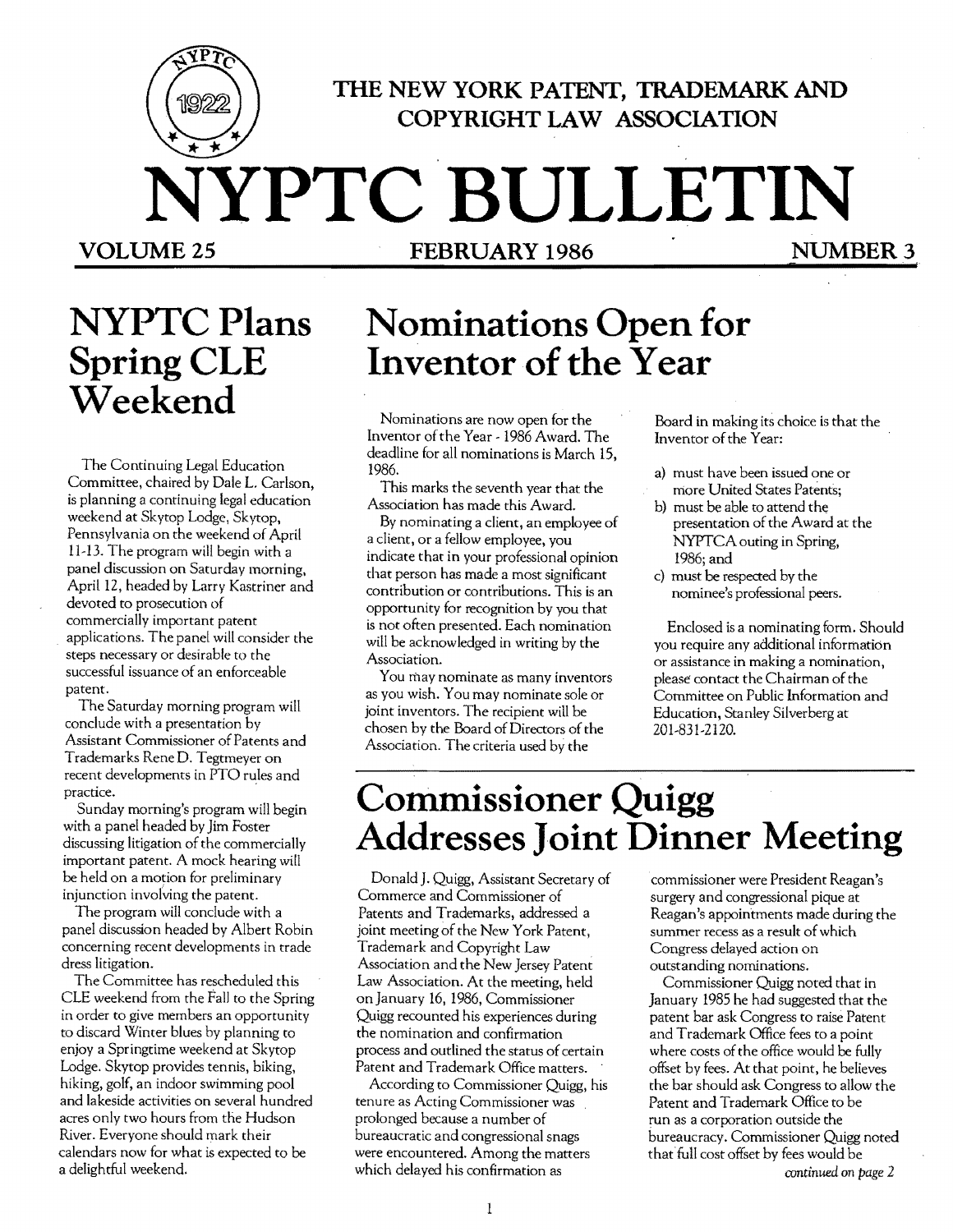## Commissioner Quigg

*(continued from page* 1)

undercut by the Gramm-Rudman-Hollings Act which requires a 4.3% cut in all line items totaling about a nine million dollar cut for the Patent and Trademark Office.

Tuming to the goals he had set for Patent and Trademark Office performance, Commissioner Quigg noted that the "3 13" objective for trademark applications had been passed last year. That goal called for a first action on a trademark application within three months of filing and publication within thirteen months. He also noted that pendency of trademark applications had been reduced by 48% in 1985. As a final point respecting trademarks, he explained that automated electronic searching was being implemented with an aim toward better quality searches.

Turning to the patent side of the office, Commissioner Quigg noted that the number of examiners had been expanded to 1400 resulting in a record number of disposals in 1985. A random selection of 4% of allowed applications is being made to assess the need for remedial training of examiners and to assure the quality of issued patents. The goal of the office is to reduce patent pendency to eighteen months without loss of quality. Commissioner Quigg requested that the bar give input concerning areas to be targeted for improvement.

Commissioner Quigg reported that efforts are underway to improve the quality of performance of the Board of Patent Appeals and Interferences. The union was decertified for the Board last

year and standards regarding the minimum number of cases an examiner must produce are being implemented. The Board also has hired legal counsel.

The program for automation of patent searching is progressing. Tests in Group 220 have been completed with data loading to be completed in February 1986 barring budgetary delays. A second automation master plan has been submitted to the Office of Management and Budget for review. The plan will be circulated for comments. The ultimate goal of the automation process is to achieve a paperless office. Efforts are underway toward standard elements which will allow access among the European, U.S. and Japanese systems despite differences in those systems.

## **Defining Entertainment Law** by Melvin Simensky

Over the past several years, this writer has been privileged to read many interesting articles on Entertainment Law. During such period, few have apparently considered it appropriate in such articles to offer a definition of the area of law about which he or she has been writing. There presently exists a glaring lack of proposals setting forth a conceptual framework for Entertainment Law, so as to give cohesion to what may otherwise appear unrelated subject matter. The absence of attempts to define Entertainment Law is understandable, since the subject matter embodied under such rubric tends to defy definition. More than once has this writer heard comments to the effect that Entertainment Law is incapable of definition but, rather, that it is a "catchword" for unrelated - albeit individually definable - areas of law.

Unquestionably, there is truth to such comments, but they do not tell the complete story. Accordingly, this article will propose one definition of Entertainment Law which has been shaped by this writer's experience over several years in teaching and writing about the theory of Entertainment Law, accompanied by the implementation of such theory through practice.

Our definition of Entertainment Law is as follows:

"Entertainment law, as practiced in the United States, is that body of principles governing activities within the entertainment industry in this

country. This industry has five branches: movies, television, live theatre, music and print publishing. Among these branches are common issues, such as the structure of power relationships within the branches; the importance of credit or billing; the methods of structuring compensation and related issues; creative control and the interests at stake in seeking to obtain or restrict such control; the different methods by which rights and creative products may be transferred; and representations, warranties, and indemnities relating to risks particularly characteristic of the entertainment world."

To understand the principles which apply to these issues throughout the entertainment industry, it is submitted that practitioners of Entertainment Law must first understand the business practices which exist in the different branches of the industry. The principles ofEntertainment Law, after all, are merely aids for resolving disputes arising among business people in the industry. To use these aids effectively, however, it is essential to understand the business issues at stake for the parties to the dispute.

Our definition of Entertainment Law suggests a view, functionally speaking, which holds that the subject matter of

Entertainment Law is "the deal", i.e., the exploitation of an entertainment project. Such view, in turn, supports an analogy wherein business is perceived to be the skeleton to which legal principles, in part, bestow flesh. In the world of Entertainment Law, therefore, business, not law, dominates.

Different from most industries, in the entertainment business the foundation of a "deal" is an underlying piece of intellectual property. Thus, in the movie branch of the entertainment industry an obvious example of intellectual property with which such branch is identified is the screenplay. In the television branch, it is the teleplay; in the theater, it is the play; in music, it is record and songs; and. in the print publishing branch of the entertainment industry, the analogy is books. Accordingly, the practitioner of Entertainment Law must have knowledge of the legal principles governing the use and protection of intellectual property rights, i.e., primarily copyright and trademark law.

The negotiation of intellectual property rights, in the context of making a "deal" in the entertainment business, requires knowledge of certain additional matters primarily relevant to the entertainment industry. Echoing our definition of Entertainment Law above, it is suggested that these additional matters comprise the following: issues of credit or billing  $(i.e.,$  attribution of function to person); particular issues of compensation (dealing, for example, with concerns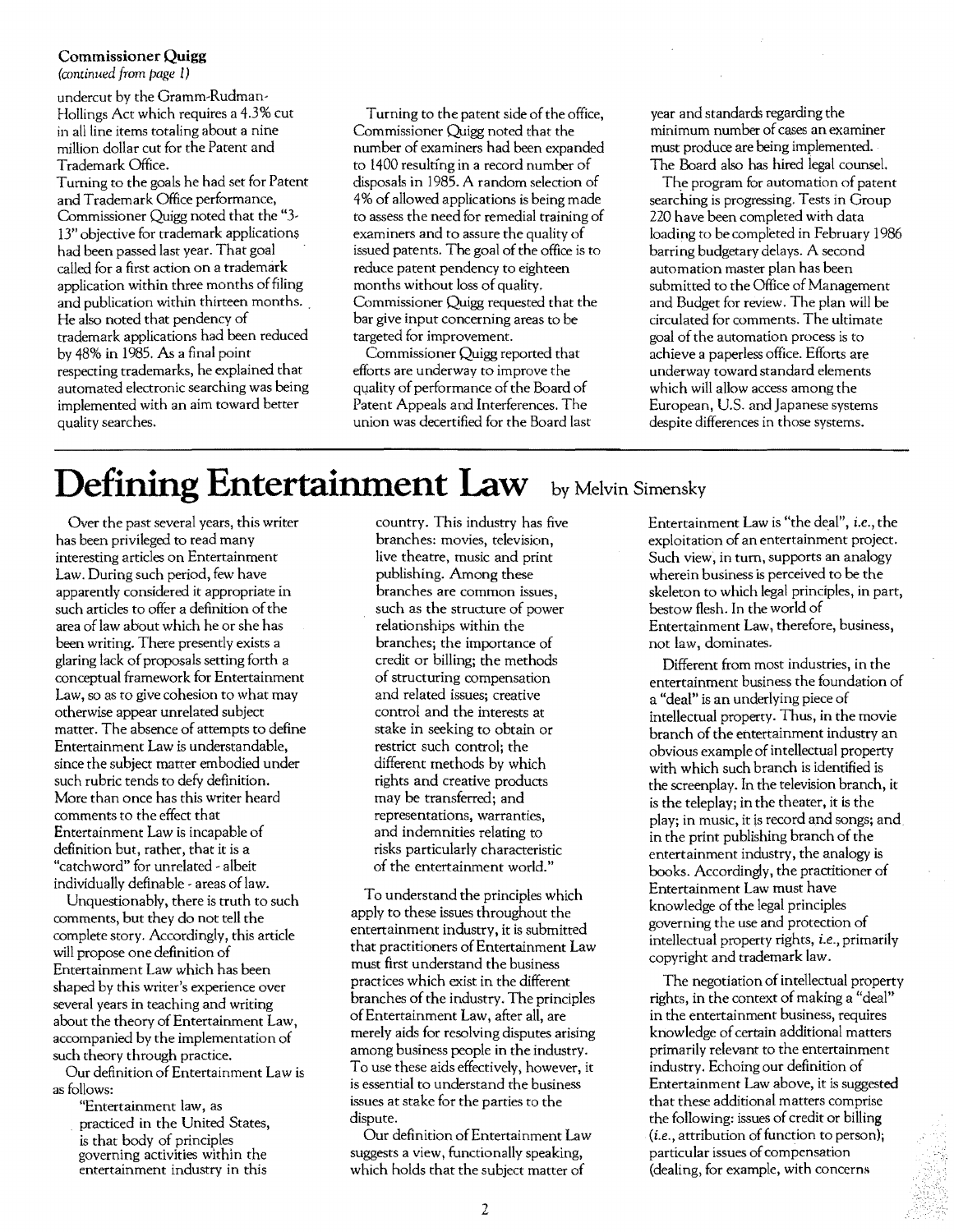about contingent as opposed to present renumeration); artistic control, (i.e., determining the appearance of an entertainment project); grants of rights (dealing with such concerns as the differences between licenses and assignments); and representations, warranties and indemnities pertaining to risks based on rights characteristic of the entertainment industry (such as the rights of privacy, publicity and copyright).

One question posed by our definition ofEntertainment Law is the effect such definition might have upon the entertainment practitioner. It is submitted that such definition would heighten sensitivity to the fact that business considerations really dictate resolution of an issue, whether in the obvious context of negotiating a business deal; or the less obvious context of resolving a dispute through litigation. Two cases whose plaintiffs this writer has represented are described below in illustration of this point. They are *Perin Film Enterprises, Ltd. v. TWG Productions,*  Inc. 78-4031 (SONY 1978), and *Silverman v. CBS, Inc.,* 84 Civ. 1894 (SONY 1984).

In *Perin,* the court held that plaintiff stated a valid cause of action for unfair competition in claiming that he had been denied credit as the executive producer of a television series, while someone else was billed as the series' "executive in charge of production". Plaintiff had been the executive producer of the nationally syndicated television series "For You ... Black Woman." At the time of suit, the series was in its second year, and was seen in New York City on Sundays on WABC-TV. It was a half hour weekly talk show presenting topics of special interest to black women. Plaintiff claimed that when the series went into its second year, he served as executive producer of the first twenty-two shows before he was dismissed, but that he received no screen credit for his work prior to dismissaL Instead, the name of another employee was substituted under the confusingly similar credit "executive in charge of production.'

On the basis of these facts, plaintiff commenced suit, alleging that his failure to obtain an appropriate screen credit for his executive producer services, coupled with the unjustified attribution of a confusingly similar credit to another, constituted a violation of his trademark rights under Section 43(a) of the Lanham Act. Section 43(a) holds actionable the false designation of goods or services in interstate trade.

Plaintiff moved for a temporary restraining order and preliminary

injunction enjoining defendants' television series until receipt of his executive producer credit. Plaintiff argued that his failure to receive proper screen credit represented an irreparable harm, supporting injunctive relief. Such argument presupposed recognition of the economic value of credit, so that the loss of credit represented an economic injury not readily calculable in precise damages.

In response to plaintiff's motion, defendants cross-moved to dismiss the complaint, charging that plaintiff's claim was not cognizable as a valid cause of action under Section 43(a) of the Lanham Act. In a bench decision, the court rejected defendant's motion, whereupon the case settled. Plaintiff obtained an immediate monetary settlement, and, in addition, received billing as executive producer on programs broadcast in major television markets, including New York, Los Angeles, Chicago, Philadelphia and San Francisco. Plaintiff also received the right, after deductions, to half the net proceeds oftwo thirty second commerical spots.

One conclusion which *Perin* suggests is that business considerations dominated the adjudication and resolution of plaintiff's rights. By claiming that the failure to receive screen credit constituted irreparable harm, in effect, plaintiff was really telling court that his credit had substantial pecuniary value, whose deprivation represented real injury. To convince the court of such proposition, plaintiff sought - almost pedagogically -to inform the court about credit's economic value. Absent such information, the court would have lacked the requisite data to determine the appropriateness of granting injunctive relief for the failure to accord screen credit.

*Perin's* ruling denying defendants' motion to dismiss was not subsequently embodied in a published opinion, because the case settled shortly thereafter. Nevertheless, the legal theory espoused in *Perin* and the business oriented method of its litigation were subsequently endorsed in a reported decision in the Ninth Circuit Court of Appeals, namely, *Smith v. Montora,* 648 F2d 602 (9th Cir. 1981). The facts in *Smith* were very similar to those in *Perin.*  Like *Perin,* the plaintiff in *Smith* argued that his failure to receive proper screen credit coupled with the misattribution of . such billing to another consituted a violation of Section 43(a) of the Lanham Act. The Ninth Circuit, in citing *Perin* as persuasive authority, agreed. In pertinent language reflecting the business considerations informing its opinion, the Court stated:

"In the film industry, a particular actor's performance which may have received an award or other critical acclaim, may be the primary attraction for moviegoers. Some actors are said to have such drawing power at the box office that the appearance of their names on the theater marquee can almost guarantee financial success. Such big box office names are built, in part, through being prominently featured in popular films and by receiving appropriate recognition in film credits and advertising. Since actors' fees for pictures, and indeed, their ability to get any work at all, is often based on the drawing power their names may be expected to have at the box office, being accurately credited for films in which they have played would seem to be of critical importance in enabling actors to sell their 'services', I.e., their performances. We therefore find that appellant has stated a valid claim for relief under section. 43(a) of the Lanham Act."

In *Silverman v. CBS,* plaintiff was engaged in producing a Broadway show using "Amos 'n' Andy" characters in a modern script. Plaintiff was aware that at various times, CBS had claimed ownership of such characters, and had threatened suit to restrain others' use of the characters. Although plaintiff did not necessarily agree with CBS' claim of ownership in the "Amos 'n' Andy" characters, nevertheless -to expedite matters and help assure his right to produce such characters on the stage plaintiff sought to negotiate a license for their use from CBS. Plaintiff's efforts to obtain such license proved fruitless.

CBS' rejection of this request for a license posed for plaintiff a very real and immediate problem, since it called into question plaintiff's legal right to produce his play. Without being able to assure his investors of his possession of the necessary underlying rights, plaintiff stood little chance of raising the millions of dollars required to fund his production. Unable to negotiate a license from CBS, plaintiff was left with little choice but to sue CBS for a declaratory judgment, claiming that defendant possessed no intellectual property rights in the "Amos 'n' Andy" characters, whether under copyright, trademark or otherwise.

Plaintiff's litigation strategy raised the question whether plaintiff's claim was, in continued on page 4